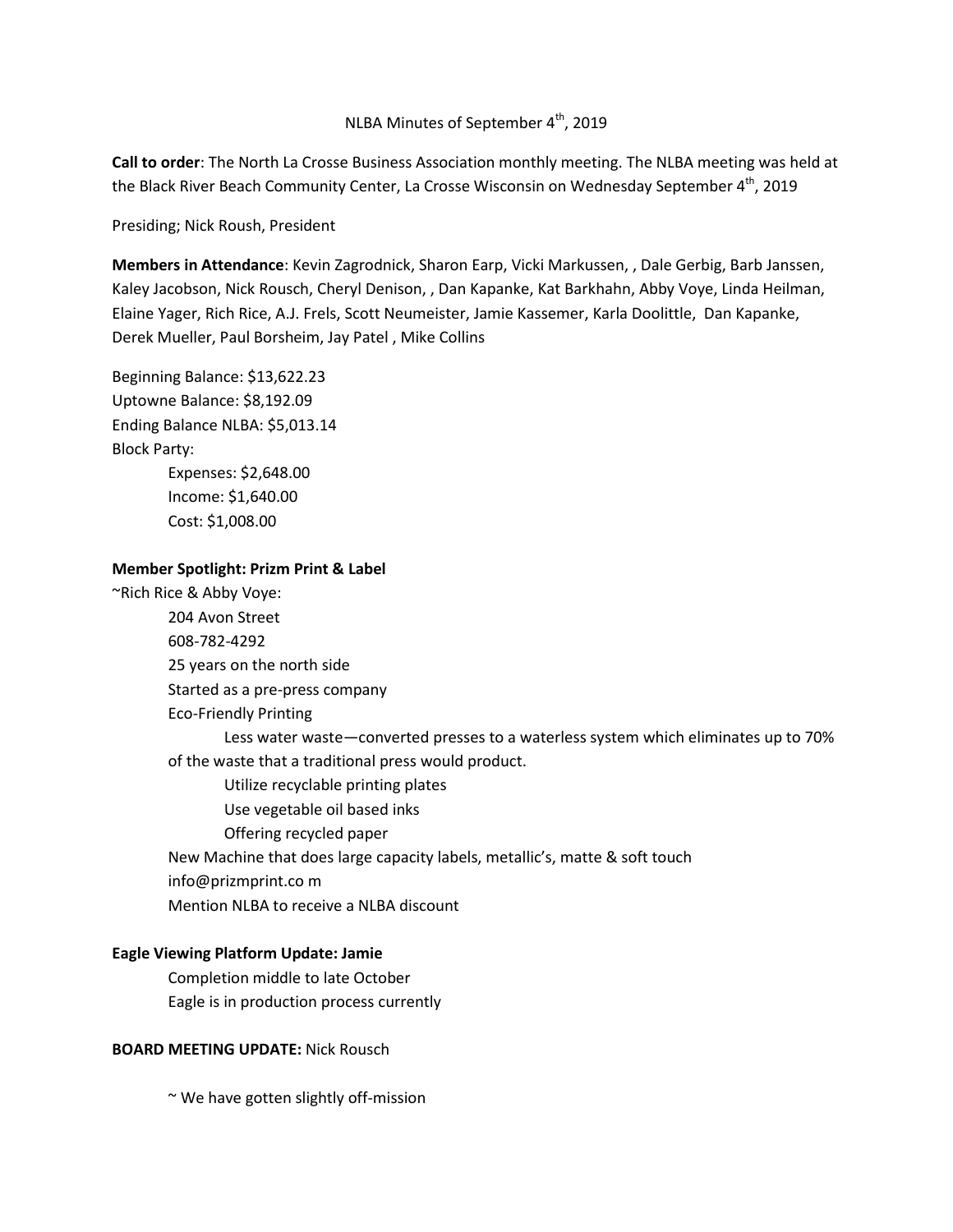~How can NLBA re-engage all of our member into the monthly meetings and events?

Change up meeting structure to help create MORE networking and business opportunity Shortening information section and offering 2-3 POP up booths with members To allow networking and sharing information about your business

## *WILL NEED VOLUNTEERS EACH MONTH FOR THIS!!!*

Socials 3-4 times a year we speakers to help answer the struggles of our members

~ Discussion of current events that help reinforce our mission as a non-profit Lights over North La Crosse---YES Caledonia Block Party—on hold temporarily—may revisit this at later time

### **MEMBERSHIP:** Nick

(Meets second Tuesday of every month at River Bank at 9am)

~Highest membership

~ Combining Marketing and Events and Membership to help get started on our new meeting structure and socials

### **EVENTS & MARKING:** Kaley

~looking for additional volunteers to help with this as our new meeting and socials will more require more hands

 $\sim$  next meeting Tuesday September 10<sup>th</sup> at 9am at Riverbank

 $\sim$  Pancake Breakfast (Sunday September 29<sup>th</sup>) at Boys & Girls Club Still looking for volunteers to help

### **NORTH LA CROSSE GROWTH & DEVERLOPMENT WORKGROUP:** Nick

(Meets the first Wednesday of each month immediately following the monthly NLBA meeting) ~ No Updates

#### **CHAMBER OF COMMERCE:** Vicki Markussen

~ leader cast Women is October 18

### **EXPLORE LA CROSSE:** A.J. Frels

 $\sim$  AGLOW convention September 16<sup>th</sup>-19<sup>th</sup> staying at AmericInn

 $\sim$ 

**COUNSIL UPDATES:**